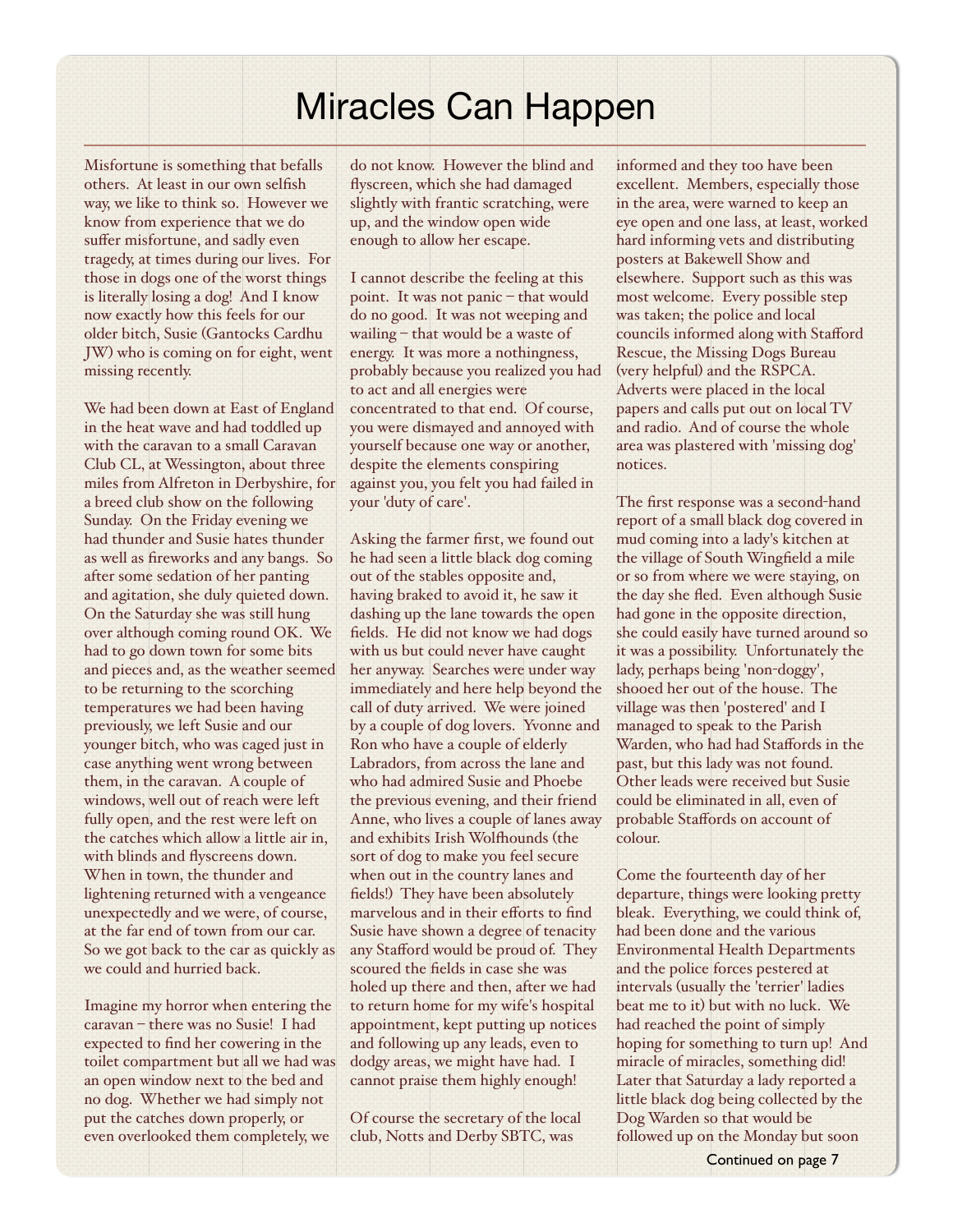## "...a very lucky little girl indeed."

### (continued)

after something better! Another lady, from Mansfield a few miles away but further than we thought Susie could have gone, phoned our daughter to say she thought she had her. Returning the call, our hopes rose dramatically. Everything pointed to Susie but there was a crucial question – was there a brass rose motif missing from her collar about three away from the 'D' ring? The answer was 'Yes!" So allowing hopes to be raised, and being too late to go on the Saturday evening, we toddled off the following morning, meeting up with 'the ladies' and Ron first, to see and to our delight it was Susie, safe and sound and not much the worse for wear – a very lucky little girl indeed.

Susie had been picked up by the lady, who owns a good mixture of a Stafford, a Patterdale and a couple of Chihuahuas, on going through Alfreton, near the very busy A38 on the previous Tuesday. She held her for a day or two to feed her up and was thinking of what to do next when a friend asked if she had seen the posters, which she had not – hence her phone call! So Susie is now back home and seems to have settled into her old routines.

## ...THE GREATEST WORRY YOU HAVE THROUGHOUT IS NOT KNOWING ...

There was a postscript to the saga. Three days after her return, a gentleman phoned and asked if she

was still missing. Apparently he thought he had seen her on the day she fled. It appears she was running down the busy main Wessington to Alfreton road and a bus driver stopped, and she just jumped on. The man saw her at Alfreton bus station sitting behind the wheel and joked to a lady beside him "I hope that's not the driver!' Unfortunately he did not know what happened after that. Did she run off again? Did the driver look after her for a while? We simply will never know but the possible sighting in South Wingfield, being picked up on the main road and finishing up in the town itself has a logic to it.

We are all delighted with such a happy ending especially as hopes seemed so slim. The greatest worry you have throughout is not knowing. Could she have gone to the fields and collapsed exhausted? Could she have eventually overheated and died? What if she had been knocked down and lay in agony till she passed away? Could someone undesirable have picked her and been cruel to her or used her for fighting or puppy farming? None of this bears thinking about.

But are there lessons to be learned? Some may think we should have caged her too but in the past she has always just curled up and slept when we went out. It was the unexpected return of the thunder that caught us out and the fact we were concerned about the heat. We will certainly make sure there are not future slip ups as far s this is concerned. She was only wearing an old show collar without a name tag in the caravan but maybe this should have had one attached too.

However all this has made me a little concerned. Tags are supposed by law to have owner's name, post code and contact number, but does this give too much away? After all the KC, quite sensibly, on request of the Saluki owners allowed names to be withheld from publication in catalogues to limit stealing of that breed for lurcher breeding and extended this to all breeds – let's face it other breeds can be targeted too. Anyone who does not want their details published will surely be unhappy if forced to do so by law on a dog's collar. If an undesirable character gets hold of this, then kennels can be targeted. If your name is common like Smith, for example, then it might not be so bad but what if rather uncommon like mine? There are only three of my name in our local phone directory, my son, my daughter and me! Even the post code can tell too much. If a criminal finds out exactly where it is, it could be simple to find out where the dogs live – look for doggy stickers in a car's windows may be all that is needed. The Lost Pet Bureau does give out tags with only a code number and a phone number giving a 24hr service. These appear to be perfectly legal and supported by the National Dog Warden Association. Would the KC consider a similar sort of system I wonder? Could arrangements be made whereby all members, associates and kennel name holders initially, are issued with identity numbers to use on collars, backed up with a 24hr help line with the aim of eventually extending it to all breeders and even individual registered owners? Would this be worth investigating? Would it be a valued service which could increase the KC's standing and sphere of influence?



Continued on next page